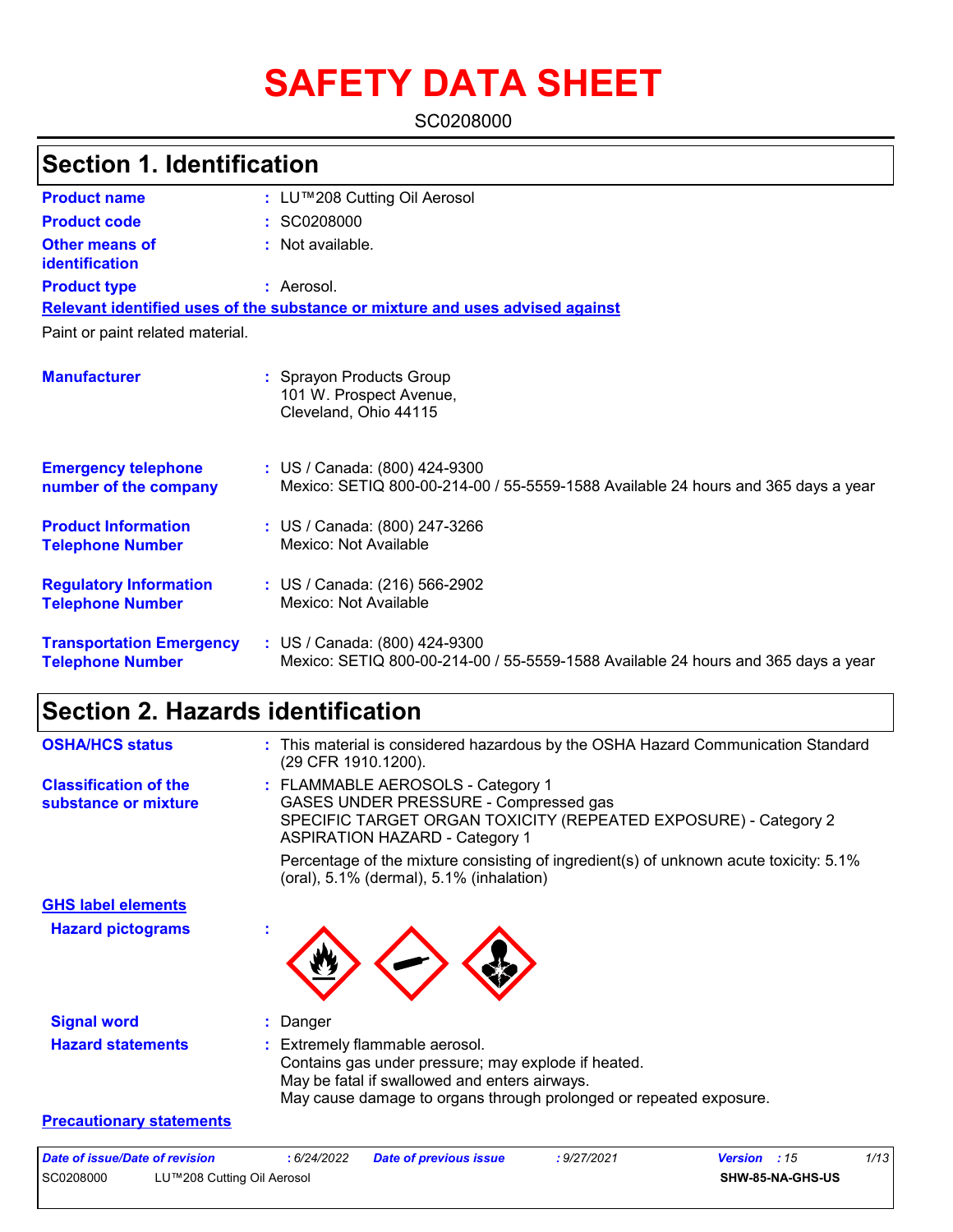# **Section 2. Hazards identification**

| <b>Prevention</b>                          | : Keep away from heat, hot surfaces, sparks, open flames and other ignition sources. No<br>smoking. Do not spray on an open flame or other ignition source. Do not breathe dust<br>or mist. Pressurized container: Do not pierce or burn, even after use.              |
|--------------------------------------------|------------------------------------------------------------------------------------------------------------------------------------------------------------------------------------------------------------------------------------------------------------------------|
| <b>Response</b>                            | : IF SWALLOWED: Immediately call a POISON CENTER or doctor. Do NOT induce<br>vomiting.                                                                                                                                                                                 |
| <b>Storage</b>                             | : Store locked up. Protect from sunlight. Store in a well-ventilated place. Do not expose<br>to temperatures exceeding 50 °C/122 °F.                                                                                                                                   |
| <b>Disposal</b>                            | : Dispose of contents and container in accordance with all local, regional, national and<br>international regulations.                                                                                                                                                 |
| <b>Supplemental label</b><br>elements      | DELAYED EFFECTS FROM LONG TERM OVEREXPOSURE. Contains solvents which<br>can cause permanent brain and nervous system damage. Intentional misuse by<br>deliberately concentrating and inhaling the contents can be harmful or fatal. FOR<br><b>INDUSTRIAL USE ONLY.</b> |
|                                            | Please refer to the SDS for additional information. Keep out of reach of children. Keep<br>upright in a cool, dry place. Do not discard empty can in trash compactor.                                                                                                  |
| <b>Hazards not otherwise</b><br>classified | : None known.                                                                                                                                                                                                                                                          |
|                                            |                                                                                                                                                                                                                                                                        |

# **Section 3. Composition/information on ingredients**

| Substance/mixture     | : Mixture                   |
|-----------------------|-----------------------------|
| Other means of        | $\therefore$ Not available. |
| <b>identification</b> |                             |

#### **CAS number/other identifiers**

| Ingredient name                | $\%$ by weight | <b>CAS number</b> |
|--------------------------------|----------------|-------------------|
| Heavy Naphthenic Petroleum Oil | I≥25 - ≤50     | 64742-52-51       |
| Heavy Paraffinic Oil           | I≥25 - ≤50     | 64742-65-0        |
| Propane                        | $\leq 10$      | 74-98-6           |
| <b>Butane</b>                  | l≤5            | 106-97-8          |

Any concentration shown as a range is to protect confidentiality or is due to batch variation.

**There are no additional ingredients present which, within the current knowledge of the supplier and in the concentrations applicable, are classified and hence require reporting in this section.**

**Occupational exposure limits, if available, are listed in Section 8.**

### **Section 4. First aid measures**

#### **Description of necessary first aid measures**

| <b>Eye contact</b>             | : Immediately flush eyes with plenty of water, occasionally lifting the upper and lower<br>eyelids. Check for and remove any contact lenses. Continue to rinse for at least 10<br>minutes. Get medical attention following exposure or if feeling unwell.                                                                                                                                                                                                                                                                                                                                                                                                                                                                                                      |
|--------------------------------|----------------------------------------------------------------------------------------------------------------------------------------------------------------------------------------------------------------------------------------------------------------------------------------------------------------------------------------------------------------------------------------------------------------------------------------------------------------------------------------------------------------------------------------------------------------------------------------------------------------------------------------------------------------------------------------------------------------------------------------------------------------|
| <b>Inhalation</b>              | : Remove victim to fresh air and keep at rest in a position comfortable for breathing. If<br>not breathing, if breathing is irregular or if respiratory arrest occurs, provide artificial<br>respiration or oxygen by trained personnel. It may be dangerous to the person providing<br>aid to give mouth-to-mouth resuscitation. Get medical attention following exposure or if<br>feeling unwell. If unconscious, place in recovery position and get medical attention<br>immediately. Maintain an open airway. Loosen tight clothing such as a collar, tie, belt<br>or waistband. In case of inhalation of decomposition products in a fire, symptoms may<br>be delayed. The exposed person may need to be kept under medical surveillance for<br>48 hours. |
| <b>Skin contact</b>            | : Flush contaminated skin with plenty of water. Remove contaminated clothing and<br>shoes. Continue to rinse for at least 10 minutes. Get medical attention following<br>exposure or if feeling unwell. Wash clothing before reuse. Clean shoes thoroughly<br>before reuse.                                                                                                                                                                                                                                                                                                                                                                                                                                                                                    |
| Date of issue/Date of revision | 2/13<br>: 6/24/2022<br><b>Date of previous issue</b><br>: 9/27/2021<br><b>Version</b> : 15                                                                                                                                                                                                                                                                                                                                                                                                                                                                                                                                                                                                                                                                     |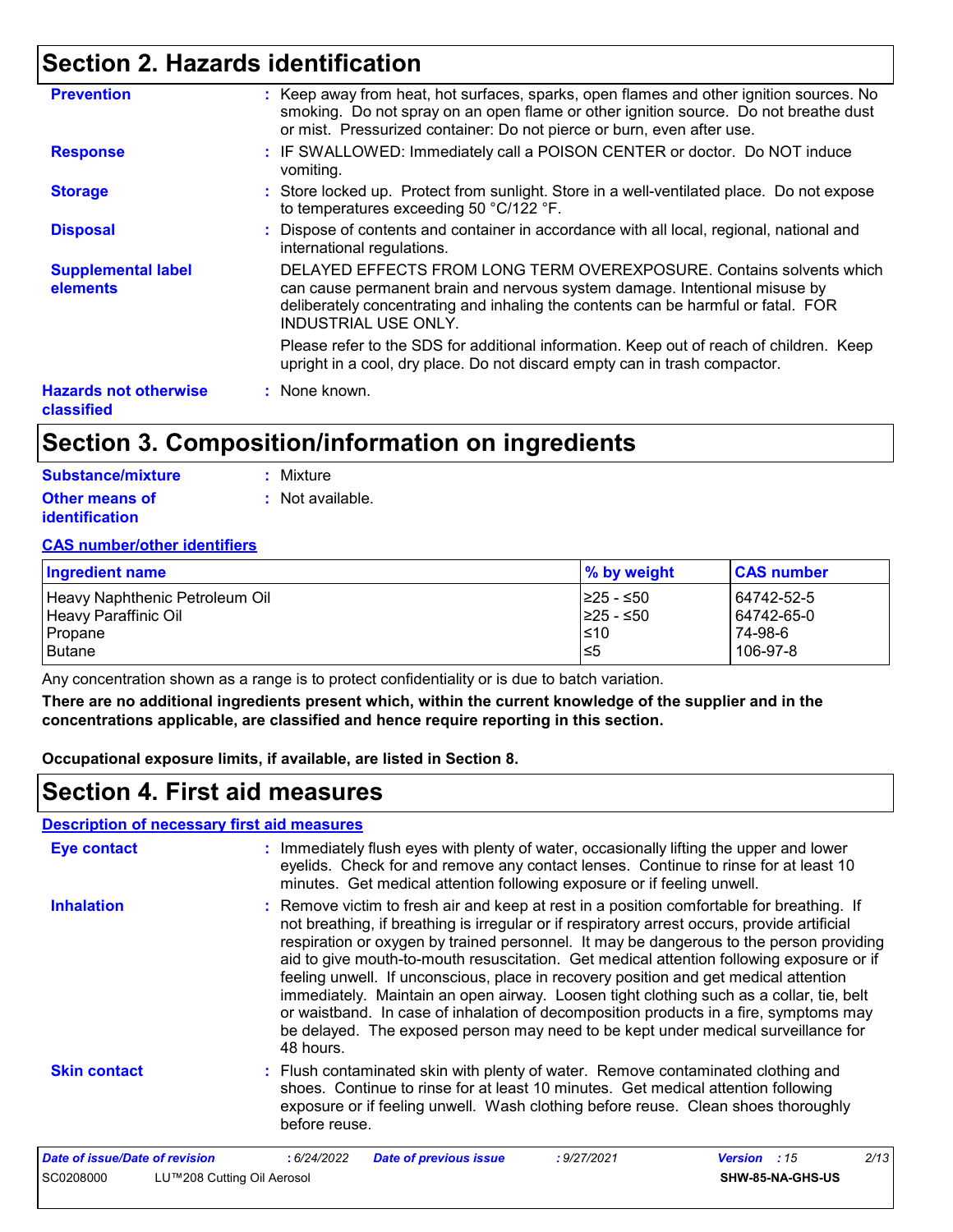### **Section 4. First aid measures**

| <b>Ingestion</b>                                          | : Get medical attention immediately. Call a poison center or physician. Wash out mouth<br>with water. Remove dentures if any. If material has been swallowed and the exposed<br>person is conscious, give small quantities of water to drink. Stop if the exposed person<br>feels sick as vomiting may be dangerous. Aspiration hazard if swallowed. Can enter<br>lungs and cause damage. Do not induce vomiting. If vomiting occurs, the head should<br>be kept low so that vomit does not enter the lungs. Never give anything by mouth to an<br>unconscious person. If unconscious, place in recovery position and get medical<br>attention immediately. Maintain an open airway. Loosen tight clothing such as a collar,<br>tie, belt or waistband. |
|-----------------------------------------------------------|---------------------------------------------------------------------------------------------------------------------------------------------------------------------------------------------------------------------------------------------------------------------------------------------------------------------------------------------------------------------------------------------------------------------------------------------------------------------------------------------------------------------------------------------------------------------------------------------------------------------------------------------------------------------------------------------------------------------------------------------------------|
| <b>Most important symptoms/effects, acute and delayed</b> |                                                                                                                                                                                                                                                                                                                                                                                                                                                                                                                                                                                                                                                                                                                                                         |
| <b>Potential acute health effects</b>                     |                                                                                                                                                                                                                                                                                                                                                                                                                                                                                                                                                                                                                                                                                                                                                         |
| <b>Eye contact</b>                                        | : No known significant effects or critical hazards.                                                                                                                                                                                                                                                                                                                                                                                                                                                                                                                                                                                                                                                                                                     |
| <b>Inhalation</b>                                         | : No known significant effects or critical hazards.                                                                                                                                                                                                                                                                                                                                                                                                                                                                                                                                                                                                                                                                                                     |
| <b>Skin contact</b>                                       | : No known significant effects or critical hazards.                                                                                                                                                                                                                                                                                                                                                                                                                                                                                                                                                                                                                                                                                                     |
| <b>Ingestion</b>                                          | : May be fatal if swallowed and enters airways.                                                                                                                                                                                                                                                                                                                                                                                                                                                                                                                                                                                                                                                                                                         |
| <b>Over-exposure signs/symptoms</b>                       |                                                                                                                                                                                                                                                                                                                                                                                                                                                                                                                                                                                                                                                                                                                                                         |
| <b>Eye contact</b>                                        | : Adverse symptoms may include the following:<br>irritation<br>redness                                                                                                                                                                                                                                                                                                                                                                                                                                                                                                                                                                                                                                                                                  |
| <b>Inhalation</b>                                         | : Adverse symptoms may include the following:<br>respiratory tract irritation<br>coughing                                                                                                                                                                                                                                                                                                                                                                                                                                                                                                                                                                                                                                                               |
| <b>Skin contact</b>                                       | : No specific data.                                                                                                                                                                                                                                                                                                                                                                                                                                                                                                                                                                                                                                                                                                                                     |
| <b>Ingestion</b>                                          | : Adverse symptoms may include the following:<br>nausea or vomiting                                                                                                                                                                                                                                                                                                                                                                                                                                                                                                                                                                                                                                                                                     |
|                                                           | Indication of immediate medical attention and special treatment needed, if necessary                                                                                                                                                                                                                                                                                                                                                                                                                                                                                                                                                                                                                                                                    |
| <b>Notes to physician</b>                                 | : In case of inhalation of decomposition products in a fire, symptoms may be delayed.<br>The exposed person may need to be kept under medical surveillance for 48 hours.                                                                                                                                                                                                                                                                                                                                                                                                                                                                                                                                                                                |
| <b>Specific treatments</b>                                | : No specific treatment.                                                                                                                                                                                                                                                                                                                                                                                                                                                                                                                                                                                                                                                                                                                                |
| <b>Protection of first-aiders</b>                         | No action shall be taken involving any personal risk or without suitable training. It may<br>be dangerous to the person providing aid to give mouth-to-mouth resuscitation.                                                                                                                                                                                                                                                                                                                                                                                                                                                                                                                                                                             |

#### **See toxicological information (Section 11)**

# **Section 5. Fire-fighting measures**

| <b>Extinguishing media</b>                           |                                                                                                                                                                                                                                                                                                                                                                                                                                                       |
|------------------------------------------------------|-------------------------------------------------------------------------------------------------------------------------------------------------------------------------------------------------------------------------------------------------------------------------------------------------------------------------------------------------------------------------------------------------------------------------------------------------------|
| <b>Suitable extinguishing</b><br>media               | : Use an extinguishing agent suitable for the surrounding fire.                                                                                                                                                                                                                                                                                                                                                                                       |
| <b>Unsuitable extinguishing</b><br>media             | : None known.                                                                                                                                                                                                                                                                                                                                                                                                                                         |
| <b>Specific hazards arising</b><br>from the chemical | : Extremely flammable aerosol. Runoff to sewer may create fire or explosion hazard. In<br>a fire or if heated, a pressure increase will occur and the container may burst, with the<br>risk of a subsequent explosion. Gas may accumulate in low or confined areas or travel<br>a considerable distance to a source of ignition and flash back, causing fire or explosion.<br>Bursting aerosol containers may be propelled from a fire at high speed. |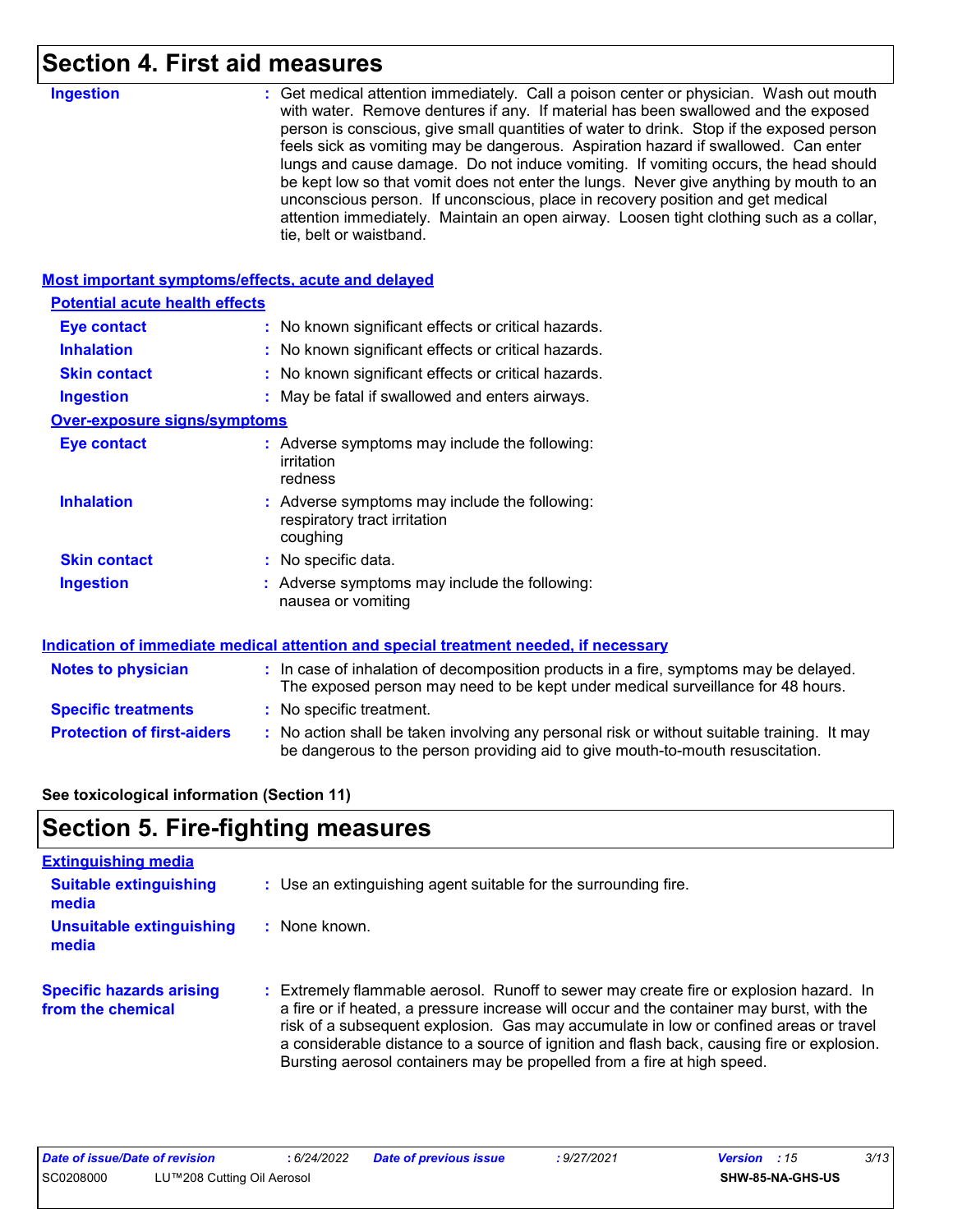### **Section 5. Fire-fighting measures**

| <b>Hazardous thermal</b><br>decomposition products       | Decomposition products may include the following materials:<br>carbon dioxide<br>carbon monoxide<br>carbonyl halides                                                                                                                                                                                                          |
|----------------------------------------------------------|-------------------------------------------------------------------------------------------------------------------------------------------------------------------------------------------------------------------------------------------------------------------------------------------------------------------------------|
| <b>Special protective actions</b><br>for fire-fighters   | : Promptly isolate the scene by removing all persons from the vicinity of the incident if<br>there is a fire. No action shall be taken involving any personal risk or without suitable<br>training. Move containers from fire area if this can be done without risk. Use water<br>spray to keep fire-exposed containers cool. |
| <b>Special protective</b><br>equipment for fire-fighters | : Fire-fighters should wear appropriate protective equipment and self-contained breathing<br>apparatus (SCBA) with a full face-piece operated in positive pressure mode.                                                                                                                                                      |

### **Section 6. Accidental release measures**

#### **Personal precautions, protective equipment and emergency procedures**

| For non-emergency<br>personnel                               |    | : No action shall be taken involving any personal risk or without suitable training.<br>Evacuate surrounding areas. Keep unnecessary and unprotected personnel from<br>entering. In the case of aerosols being ruptured, care should be taken due to the rapid<br>escape of the pressurized contents and propellant. If a large number of containers are<br>ruptured, treat as a bulk material spillage according to the instructions in the clean-up<br>section. Do not touch or walk through spilled material. Shut off all ignition sources. No<br>flares, smoking or flames in hazard area. Avoid breathing vapor or mist. Provide<br>adequate ventilation. Wear appropriate respirator when ventilation is inadequate. Put<br>on appropriate personal protective equipment. |
|--------------------------------------------------------------|----|----------------------------------------------------------------------------------------------------------------------------------------------------------------------------------------------------------------------------------------------------------------------------------------------------------------------------------------------------------------------------------------------------------------------------------------------------------------------------------------------------------------------------------------------------------------------------------------------------------------------------------------------------------------------------------------------------------------------------------------------------------------------------------|
| For emergency responders                                     | ÷. | If specialized clothing is required to deal with the spillage, take note of any information in<br>Section 8 on suitable and unsuitable materials. See also the information in "For non-<br>emergency personnel".                                                                                                                                                                                                                                                                                                                                                                                                                                                                                                                                                                 |
| <b>Environmental precautions</b>                             |    | : Avoid dispersal of spilled material and runoff and contact with soil, waterways, drains<br>and sewers. Inform the relevant authorities if the product has caused environmental<br>pollution (sewers, waterways, soil or air).                                                                                                                                                                                                                                                                                                                                                                                                                                                                                                                                                  |
| <b>Methods and materials for containment and cleaning up</b> |    |                                                                                                                                                                                                                                                                                                                                                                                                                                                                                                                                                                                                                                                                                                                                                                                  |
| <b>Small spill</b>                                           |    | : Stop leak if without risk. Move containers from spill area. Use spark-proof tools and<br>explosion-proof equipment. Dilute with water and mop up if water-soluble. Alternatively,<br>or if water-insoluble, absorb with an inert dry material and place in an appropriate waste<br>disposal container. Dispose of via a licensed waste disposal contractor.                                                                                                                                                                                                                                                                                                                                                                                                                    |
| <b>Large spill</b>                                           |    | : Stop leak if without risk. Move containers from spill area. Use spark-proof tools and<br>explosion-proof equipment. Approach release from upwind. Prevent entry into sewers,<br>water courses, basements or confined areas. Wash spillages into an effluent treatment<br>plant or proceed as follows. Contain and collect spillage with non-combustible,<br>absorbent material e.g. sand, earth, vermiculite or diatomaceous earth and place in<br>container for disposal according to local regulations (see Section 13). Dispose of via a<br>licensed waste disposal contractor. Contaminated absorbent material may pose the<br>same hazard as the spilled product. Note: see Section 1 for emergency contact<br>information and Section 13 for waste disposal.             |

# **Section 7. Handling and storage**

**Precautions for safe handling**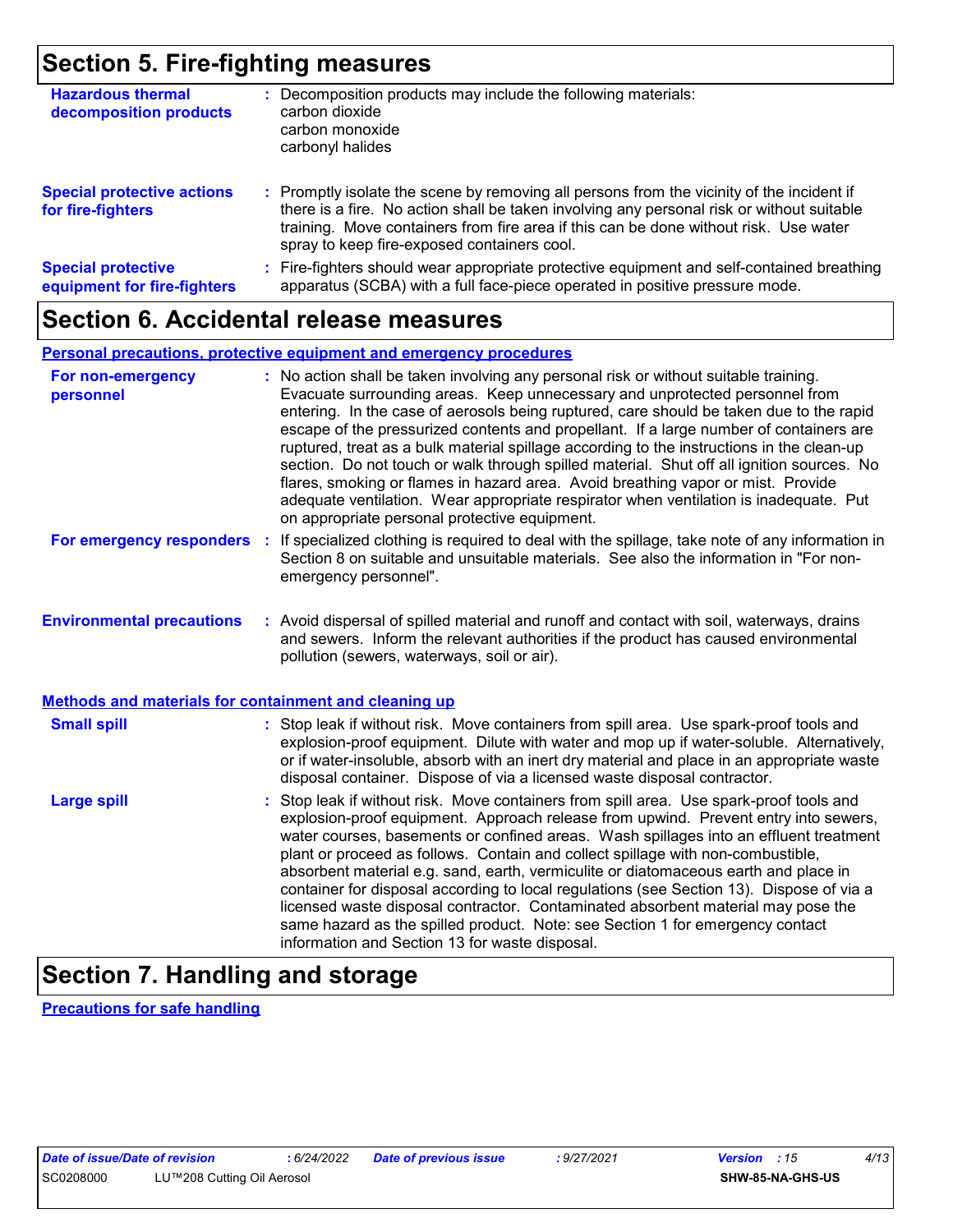# **Section 7. Handling and storage**

| <b>Protective measures</b>                                                       | : Put on appropriate personal protective equipment (see Section 8). Pressurized<br>container: protect from sunlight and do not expose to temperatures exceeding 50°C. Do<br>not pierce or burn, even after use. Do not breathe vapor or mist. Do not swallow.<br>Avoid contact with eyes, skin and clothing. Avoid breathing gas. Use only with<br>adequate ventilation. Wear appropriate respirator when ventilation is inadequate. Store<br>and use away from heat, sparks, open flame or any other ignition source. Use<br>explosion-proof electrical (ventilating, lighting and material handling) equipment. Use<br>only non-sparking tools. Empty containers retain product residue and can be hazardous. |
|----------------------------------------------------------------------------------|-----------------------------------------------------------------------------------------------------------------------------------------------------------------------------------------------------------------------------------------------------------------------------------------------------------------------------------------------------------------------------------------------------------------------------------------------------------------------------------------------------------------------------------------------------------------------------------------------------------------------------------------------------------------------------------------------------------------|
| <b>Advice on general</b><br>occupational hygiene                                 | : Eating, drinking and smoking should be prohibited in areas where this material is<br>handled, stored and processed. Workers should wash hands and face before eating,<br>drinking and smoking. Remove contaminated clothing and protective equipment before<br>entering eating areas. See also Section 8 for additional information on hygiene<br>measures.                                                                                                                                                                                                                                                                                                                                                   |
| <b>Conditions for safe storage,</b><br>including any<br><b>incompatibilities</b> | : Store in accordance with local regulations. Store away from direct sunlight in a dry, cool<br>and well-ventilated area, away from incompatible materials (see Section 10) and food<br>and drink. Protect from sunlight. Store locked up. Eliminate all ignition sources. Use<br>appropriate containment to avoid environmental contamination. See Section 10 for<br>incompatible materials before handling or use.                                                                                                                                                                                                                                                                                            |

# **Section 8. Exposure controls/personal protection**

#### **Control parameters**

#### **Occupational exposure limits (OSHA United States)**

| <b>Ingredient name</b>         | CAS#       | <b>Exposure limits</b>                                                                                                                                                                                                                                                                                                     |
|--------------------------------|------------|----------------------------------------------------------------------------------------------------------------------------------------------------------------------------------------------------------------------------------------------------------------------------------------------------------------------------|
| Heavy Naphthenic Petroleum Oil | 64742-52-5 | ACGIH TLV (United States, 1/2021).<br>TWA: 5 mg/m <sup>3</sup> 8 hours. Form: Inhalable<br>fraction<br>OSHA PEL (United States, 5/2018).<br>TWA: 5 mg/m <sup>3</sup> 8 hours.<br>NIOSH REL (United States, 10/2020).<br>TWA: 5 mg/m <sup>3</sup> 10 hours. Form: Mist<br>STEL: 10 mg/m <sup>3</sup> 15 minutes. Form: Mist |
| Heavy Paraffinic Oil           | 64742-65-0 | ACGIH TLV (United States, 1/2021).<br>TWA: 5 mg/m <sup>3</sup> 8 hours. Form: Inhalable<br>fraction<br>OSHA PEL (United States, 5/2018).<br>TWA: $5 \text{ mg/m}^3$ 8 hours.<br>NIOSH REL (United States, 10/2020).<br>TWA: 5 mg/m <sup>3</sup> 10 hours. Form: Mist<br>STEL: 10 mg/m <sup>3</sup> 15 minutes. Form: Mist  |
| Propane                        | 74-98-6    | NIOSH REL (United States, 10/2020).<br>TWA: 1000 ppm 10 hours.<br>TWA: 1800 mg/m <sup>3</sup> 10 hours.<br>OSHA PEL (United States, 5/2018).<br>TWA: 1000 ppm 8 hours.<br>TWA: 1800 mg/m <sup>3</sup> 8 hours.<br>ACGIH TLV (United States, 1/2021). Oxygen<br>Depletion [Asphyxiant]. Explosive potential.                |
| <b>Butane</b>                  | 106-97-8   | NIOSH REL (United States, 10/2020).<br>TWA: 800 ppm 10 hours.<br>TWA: 1900 mg/m <sup>3</sup> 10 hours.<br>ACGIH TLV (United States, 1/2021).<br><b>Explosive potential.</b><br>STEL: 1000 ppm 15 minutes.                                                                                                                  |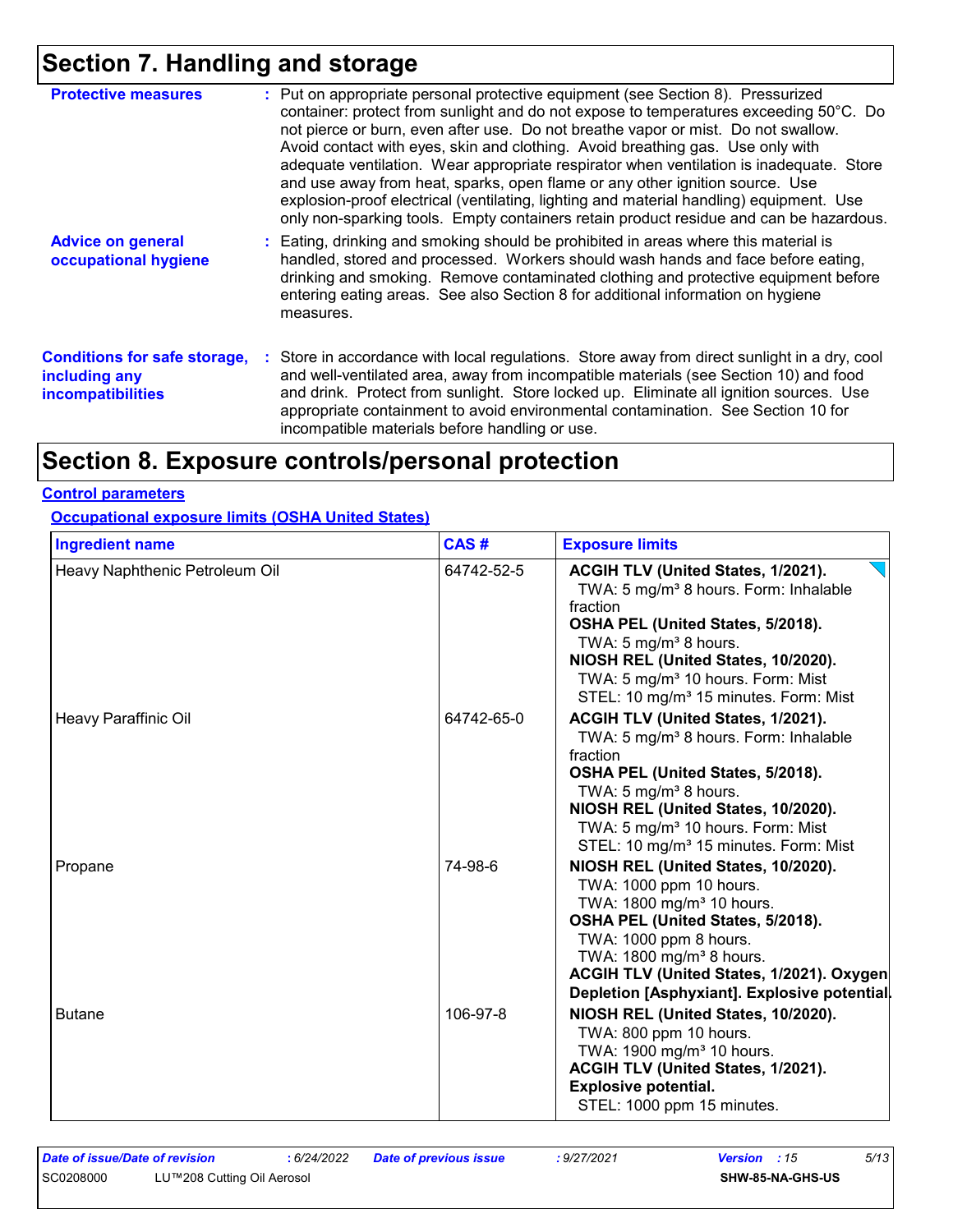### **Section 8. Exposure controls/personal protection**

#### **Occupational exposure limits (Canada)**

| <b>Ingredient name</b> | CAS#       | <b>Exposure limits</b>                                                                                                                                                                                                                                                                                                                                                                                                                                                                                                            |
|------------------------|------------|-----------------------------------------------------------------------------------------------------------------------------------------------------------------------------------------------------------------------------------------------------------------------------------------------------------------------------------------------------------------------------------------------------------------------------------------------------------------------------------------------------------------------------------|
| Heavy Paraffinic Oil   | 64742-65-0 | CA Alberta Provincial (Canada, 6/2018).<br>8 hrs OEL: 5 mg/m <sup>3</sup> 8 hours. Form: Mist<br>15 min OEL: 10 mg/m <sup>3</sup> 15 minutes. Form:<br>Mist<br>CA Quebec Provincial (Canada, 6/2021).<br>TWAEV: 5 mg/m <sup>3</sup> 8 hours. Form: mist<br>STEV: 10 mg/m <sup>3</sup> 15 minutes. Form: mist                                                                                                                                                                                                                      |
| Normal propane         | 74-98-6    | CA Alberta Provincial (Canada, 6/2018).<br>8 hrs OEL: 1000 ppm 8 hours.<br>CA Quebec Provincial (Canada, 6/2021).<br>TWAEV: 1000 ppm 8 hours.<br>TWAEV: 1800 mg/m <sup>3</sup> 8 hours.<br><b>CA Saskatchewan Provincial (Canada,</b><br>7/2013).<br>STEL: 1250 ppm 15 minutes.<br>TWA: 1000 ppm 8 hours.<br><b>CA British Columbia Provincial (Canada,</b><br>6/2021). Oxygen Depletion [Asphyxiant].<br><b>Explosive potential.</b><br>CA Ontario Provincial (Canada, 6/2019).                                                  |
|                        |            | <b>Oxygen Depletion [Asphyxiant]. Explosive</b><br>potential.                                                                                                                                                                                                                                                                                                                                                                                                                                                                     |
| <b>Butane</b>          | 106-97-8   | CA Alberta Provincial (Canada, 6/2018).<br>8 hrs OEL: 1000 ppm 8 hours.<br>CA Quebec Provincial (Canada, 6/2021).<br>TWAEV: 800 ppm 8 hours.<br>TWAEV: 1900 mg/m <sup>3</sup> 8 hours.<br><b>CA Saskatchewan Provincial (Canada,</b><br>7/2013).<br>STEL: 1250 ppm 15 minutes.<br>TWA: 1000 ppm 8 hours.<br><b>CA British Columbia Provincial (Canada,</b><br>6/2021). Explosive potential.<br>STEL: 1000 ppm 15 minutes.<br>CA Ontario Provincial (Canada, 6/2019).<br><b>Explosive potential.</b><br>STEL: 1000 ppm 15 minutes. |

#### **Occupational exposure limits (Mexico)**

|                      | CAS#       | <b>Exposure limits</b>                                                              |
|----------------------|------------|-------------------------------------------------------------------------------------|
| Heavy Paraffinic Oil | 64742-65-0 | NOM-010-STPS-2014 (Mexico, 4/2016).<br>TWA: 5 mg/m <sup>3</sup> 8 hours. Form: mist |
| Propane              | 74-98-6    | NOM-010-STPS-2014 (Mexico, 4/2016).<br>TWA: 1000 ppm 8 hours.                       |
| <b>Butane</b>        | 106-97-8   | NOM-010-STPS-2014 (Mexico, 4/2016).<br>TWA: 1000 ppm 8 hours.                       |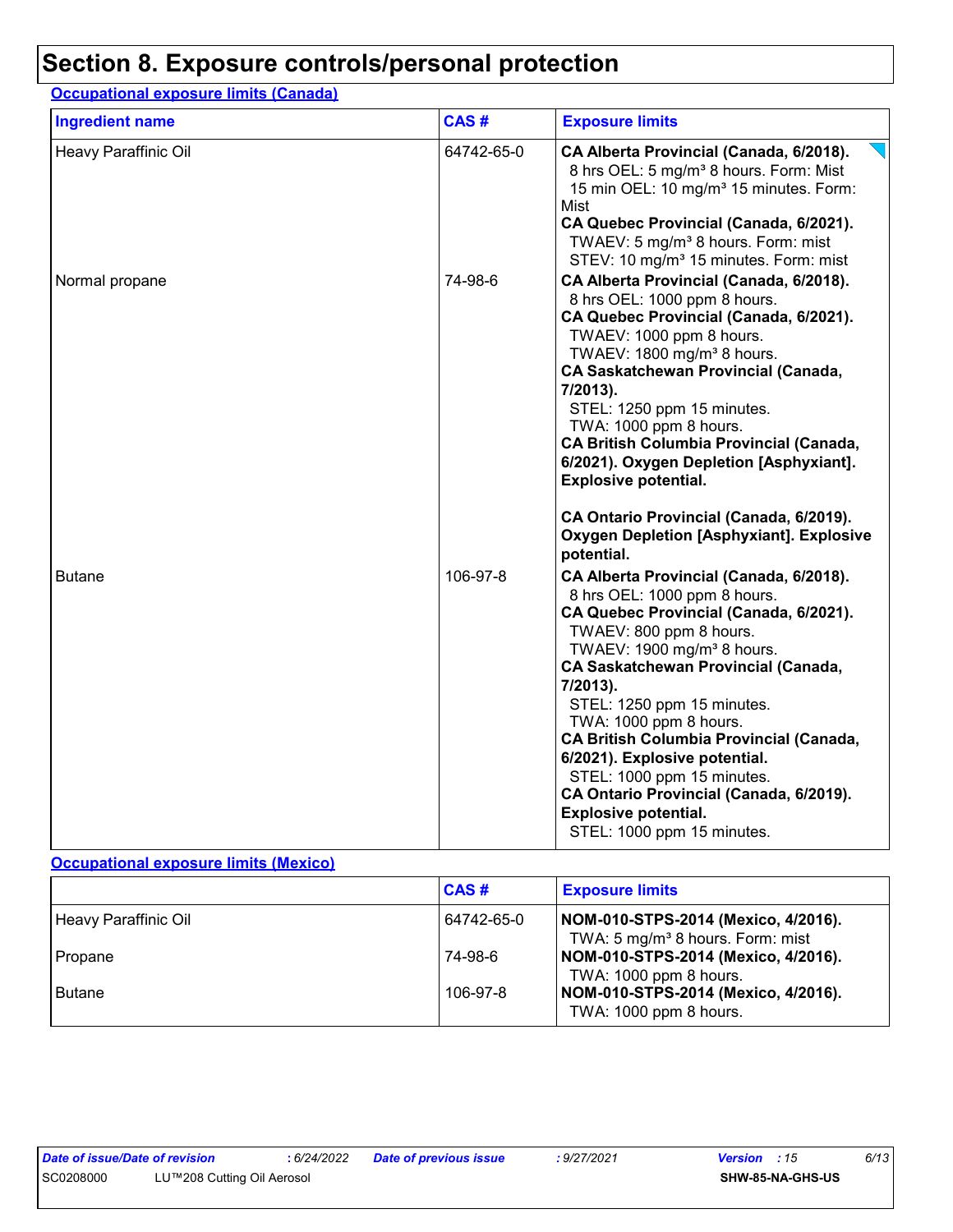# **Section 8. Exposure controls/personal protection**

| <b>Appropriate engineering</b><br>controls       | : Use only with adequate ventilation. If user operations generate dust, fumes, gas, vapor<br>or mist, use process enclosures, local exhaust ventilation or other engineering controls<br>to keep worker exposure to airborne contaminants below any recommended or statutory<br>limits. The engineering controls also need to keep gas, vapor or dust concentrations<br>below any lower explosive limits. Use explosion-proof ventilation equipment.                                                                                                                                                                 |
|--------------------------------------------------|----------------------------------------------------------------------------------------------------------------------------------------------------------------------------------------------------------------------------------------------------------------------------------------------------------------------------------------------------------------------------------------------------------------------------------------------------------------------------------------------------------------------------------------------------------------------------------------------------------------------|
| <b>Environmental exposure</b><br><b>controls</b> | : Emissions from ventilation or work process equipment should be checked to ensure<br>they comply with the requirements of environmental protection legislation. In some<br>cases, fume scrubbers, filters or engineering modifications to the process equipment<br>will be necessary to reduce emissions to acceptable levels.                                                                                                                                                                                                                                                                                      |
| <b>Individual protection measures</b>            |                                                                                                                                                                                                                                                                                                                                                                                                                                                                                                                                                                                                                      |
| <b>Hygiene measures</b>                          | : Wash hands, forearms and face thoroughly after handling chemical products, before<br>eating, smoking and using the lavatory and at the end of the working period.<br>Appropriate techniques should be used to remove potentially contaminated clothing.<br>Wash contaminated clothing before reusing. Ensure that eyewash stations and safety<br>showers are close to the workstation location.                                                                                                                                                                                                                    |
| <b>Eye/face protection</b>                       | Safety eyewear complying with an approved standard should be used when a risk<br>assessment indicates this is necessary to avoid exposure to liquid splashes, mists,<br>gases or dusts. If contact is possible, the following protection should be worn, unless<br>the assessment indicates a higher degree of protection: safety glasses with side-<br>shields.                                                                                                                                                                                                                                                     |
| <b>Skin protection</b>                           |                                                                                                                                                                                                                                                                                                                                                                                                                                                                                                                                                                                                                      |
| <b>Hand protection</b>                           | Chemical-resistant, impervious gloves complying with an approved standard should be<br>worn at all times when handling chemical products if a risk assessment indicates this is<br>necessary. Considering the parameters specified by the glove manufacturer, check<br>during use that the gloves are still retaining their protective properties. It should be<br>noted that the time to breakthrough for any glove material may be different for different<br>glove manufacturers. In the case of mixtures, consisting of several substances, the<br>protection time of the gloves cannot be accurately estimated. |
| <b>Body protection</b>                           | Personal protective equipment for the body should be selected based on the task being<br>performed and the risks involved and should be approved by a specialist before<br>handling this product. When there is a risk of ignition from static electricity, wear anti-<br>static protective clothing. For the greatest protection from static discharges, clothing<br>should include anti-static overalls, boots and gloves.                                                                                                                                                                                         |
| <b>Other skin protection</b>                     | : Appropriate footwear and any additional skin protection measures should be selected<br>based on the task being performed and the risks involved and should be approved by a<br>specialist before handling this product.                                                                                                                                                                                                                                                                                                                                                                                            |
| <b>Respiratory protection</b>                    | Based on the hazard and potential for exposure, select a respirator that meets the<br>appropriate standard or certification. Respirators must be used according to a<br>respiratory protection program to ensure proper fitting, training, and other important<br>aspects of use.                                                                                                                                                                                                                                                                                                                                    |

# **Section 9. Physical and chemical properties**

The conditions of measurement of all properties are at standard temperature and pressure unless otherwise indicated.

| <b>Physical state</b>                                             | $:$ Liquid.       |
|-------------------------------------------------------------------|-------------------|
| <b>Color</b>                                                      | : Not available.  |
| Odor                                                              | : Not available.  |
| <b>Odor threshold</b>                                             | : Not available.  |
| рH                                                                | : Not applicable. |
| <b>Melting point/freezing point</b>                               | : Not available.  |
| <b>Boiling point, initial boiling</b><br>point, and boiling range | : Not available.  |

| Date of issue/Date of revision |                            | 6/24/2022 | Date of previous issue | 9/27/2021 | <b>Version</b> : 15 |                         | 7/13 |
|--------------------------------|----------------------------|-----------|------------------------|-----------|---------------------|-------------------------|------|
| SC0208000                      | LU™208 Cutting Oil Aerosol |           |                        |           |                     | <b>SHW-85-NA-GHS-US</b> |      |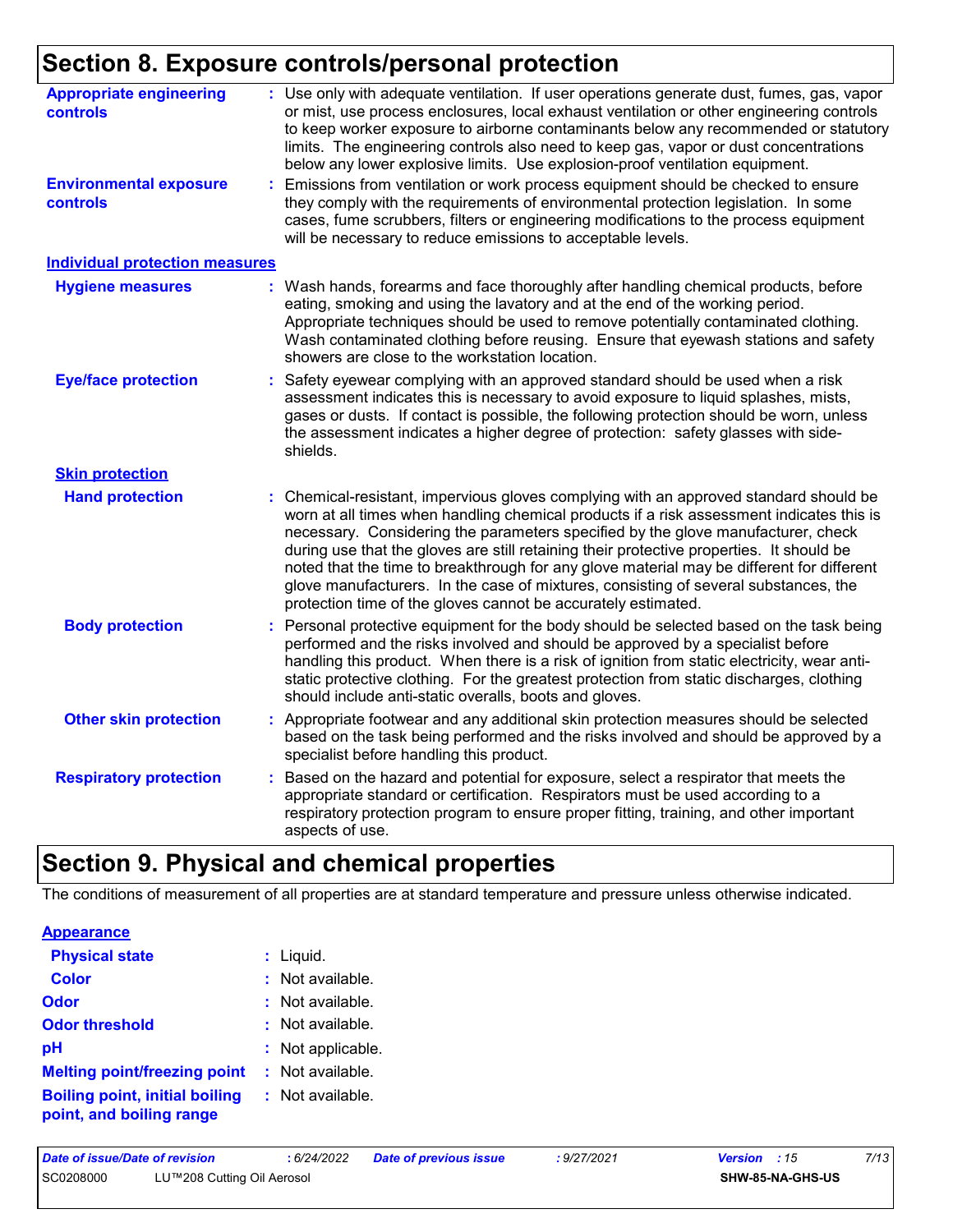# **Section 9. Physical and chemical properties**

| <b>Flash point</b>                                    | : Closed cup: -29°C (-20.2°F) [Pensky-Martens Closed Cup]      |
|-------------------------------------------------------|----------------------------------------------------------------|
| <b>Evaporation rate</b>                               | : Not available.                                               |
| <b>Flammability</b>                                   | : Not available.                                               |
| Lower and upper explosion<br>limit/flammability limit | $:$ Lower: 1.9%<br>Upper: 9.5%                                 |
| <b>Vapor pressure</b>                                 | : 101.3 kPa (760 mm Hg)                                        |
| <b>Relative vapor density</b>                         | : $1.55$ [Air = 1]                                             |
| <b>Relative density</b>                               | : 0.83                                                         |
| <b>Solubility</b>                                     | : Not available.                                               |
| <b>Partition coefficient: n-</b><br>octanol/water     | : Not applicable.                                              |
| <b>Auto-ignition temperature</b>                      | : Not available.                                               |
| <b>Decomposition temperature</b>                      | : Not available.                                               |
| <b>Viscosity</b>                                      | Kinematic (40°C (104°F)): <20.5 mm <sup>2</sup> /s (<20.5 cSt) |
| <b>Molecular weight</b>                               | Not applicable.                                                |
| <b>Aerosol product</b>                                |                                                                |
| <b>Type of aerosol</b>                                | : Spray                                                        |
| <b>Heat of combustion</b>                             | $: 30.574$ kJ/g                                                |

# **Section 10. Stability and reactivity**

| <b>Reactivity</b>                            | : No specific test data related to reactivity available for this product or its ingredients.              |
|----------------------------------------------|-----------------------------------------------------------------------------------------------------------|
| <b>Chemical stability</b>                    | : The product is stable.                                                                                  |
| <b>Possibility of hazardous</b><br>reactions | : Under normal conditions of storage and use, hazardous reactions will not occur.                         |
| <b>Conditions to avoid</b>                   | : Avoid all possible sources of ignition (spark or flame).                                                |
| Incompatible materials                       | : No specific data.                                                                                       |
| <b>Hazardous decomposition</b><br>products   | : Under normal conditions of storage and use, hazardous decomposition products should<br>not be produced. |

# **Section 11. Toxicological information**

#### **Information on toxicological effects**

| <b>Acute toxicity</b>             |                              |                |                          |                 |  |  |  |  |
|-----------------------------------|------------------------------|----------------|--------------------------|-----------------|--|--|--|--|
| <b>Product/ingredient name</b>    | <b>Result</b>                | <b>Species</b> | <b>Dose</b>              | <b>Exposure</b> |  |  |  |  |
| Heavy Naphthenic Petroleum<br>Oil | LD50 Oral                    | Rat            | >5000 mg/kg              |                 |  |  |  |  |
| Heavy Paraffinic Oil              | LD50 Dermal                  | Rabbit         | >5000 mg/kg              |                 |  |  |  |  |
|                                   | LD50 Oral                    | Rat            | >5000 mg/kg              |                 |  |  |  |  |
| l Butane                          | <b>LC50 Inhalation Vapor</b> | Rat            | 658000 mg/m <sup>3</sup> | I4 hours        |  |  |  |  |

**Irritation/Corrosion**

|                                | <b>Product/ingredient name</b> | <b>Result</b>          |                        | <b>Species</b> | <b>Score</b> | <b>Exposure</b> | <b>Observation</b>       |      |
|--------------------------------|--------------------------------|------------------------|------------------------|----------------|--------------|-----------------|--------------------------|------|
| Oil                            | Heavy Naphthenic Petroleum     | Skin - Severe irritant |                        | Rabbit         |              | 500 mg          | $\overline{\phantom{0}}$ |      |
| Date of issue/Date of revision |                                | : 6/24/2022            | Date of previous issue |                | : 9/27/2021  | Version : 15    |                          | 8/13 |
| SC0208000                      | LU™208 Cutting Oil Aerosol     |                        |                        |                |              |                 | SHW-85-NA-GHS-US         |      |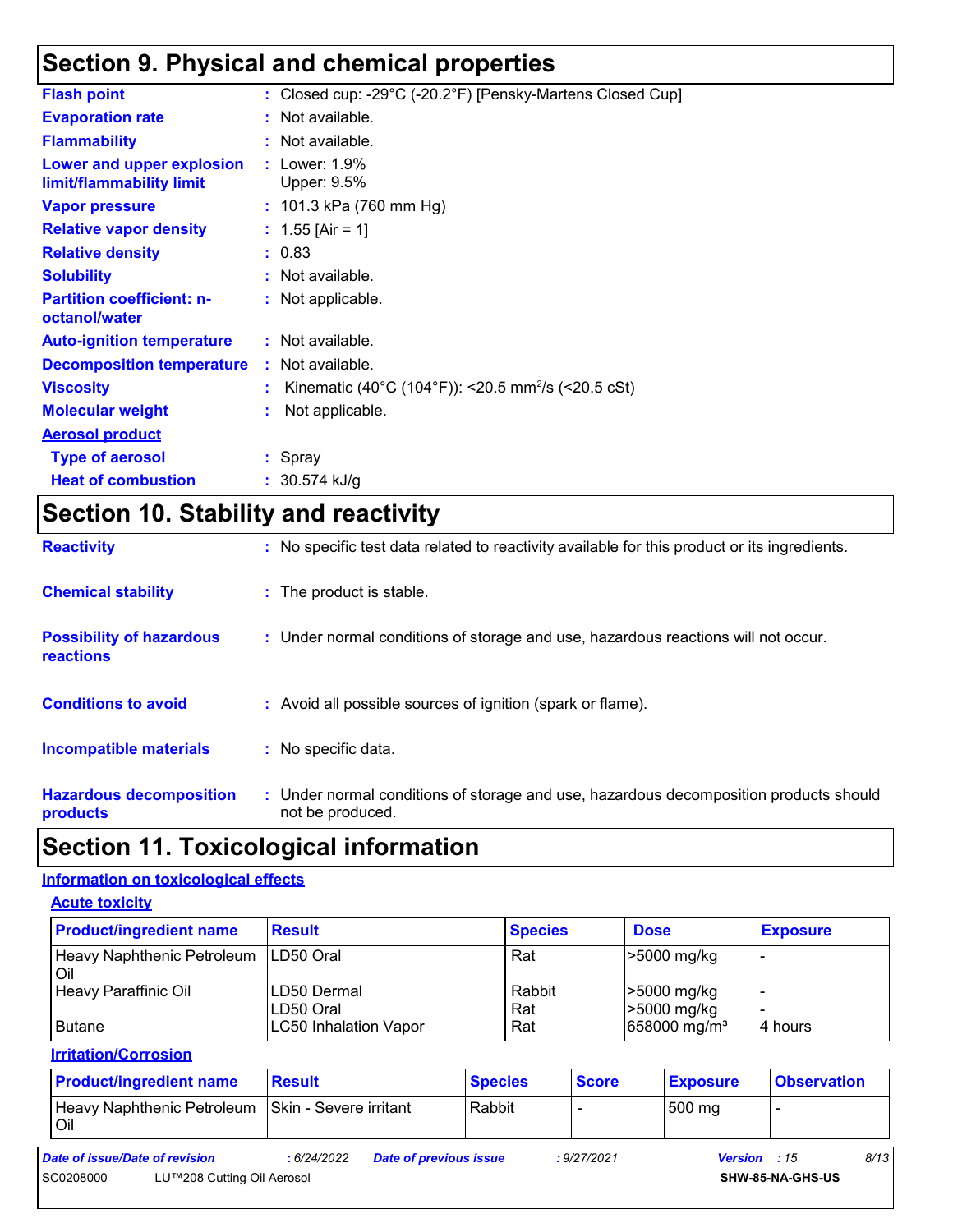### **Section 11. Toxicological information**

#### **Sensitization**

Not available.

#### **Mutagenicity**

Not available.

#### **Carcinogenicity**

Not available.

#### **Reproductive toxicity**

Not available.

#### **Teratogenicity**

Not available.

#### **Specific target organ toxicity (single exposure)**

| <b>Name</b> | <b>Category</b> | <b>Route of</b><br>exposure | <b>Target organs</b>                    |
|-------------|-----------------|-----------------------------|-----------------------------------------|
| Propane     | Category 3      |                             | Respiratory tract<br>l irritation.      |
|             | Category 3      |                             | Narcotic effects                        |
| Butane      | Category 3      |                             | Respiratory tract<br><b>lirritation</b> |
|             | Category 3      |                             | Narcotic effects                        |

#### **Specific target organ toxicity (repeated exposure)**

| <b>Name</b>       | <b>Category</b>          | <b>Route of</b><br>exposure | <b>Target organs</b> |
|-------------------|--------------------------|-----------------------------|----------------------|
| Propane<br>Butane | Category 2<br>Category 2 |                             |                      |

#### **Aspiration hazard**

| <b>Name</b>          | <b>Result</b>                         |
|----------------------|---------------------------------------|
| Heavy Paraffinic Oil | <b>ASPIRATION HAZARD - Category 1</b> |
| Propane              | <b>ASPIRATION HAZARD - Category 1</b> |
| l Butane             | <b>ASPIRATION HAZARD - Category 1</b> |

#### **Information on the likely :** Not available.

**routes of exposure**

#### **Inhalation :** No known significant effects or critical hazards. **Ingestion :** May be fatal if swallowed and enters airways. **Skin contact :** No known significant effects or critical hazards. **Eye contact :** No known significant effects or critical hazards. **Potential acute health effects**

|                     | Symptoms related to the physical, chemical and toxicological characteristics              |
|---------------------|-------------------------------------------------------------------------------------------|
| Eye contact         | : Adverse symptoms may include the following:<br>irritation<br>redness                    |
| <b>Inhalation</b>   | : Adverse symptoms may include the following:<br>respiratory tract irritation<br>coughing |
| <b>Skin contact</b> | : No specific data.                                                                       |

#### *Date of issue/Date of revision* **:** *6/24/2022 Date of previous issue : 9/27/2021 Version : 15 9/13* SC0208000 LU™208 Cutting Oil Aerosol **SHW-85-NA-GHS-US**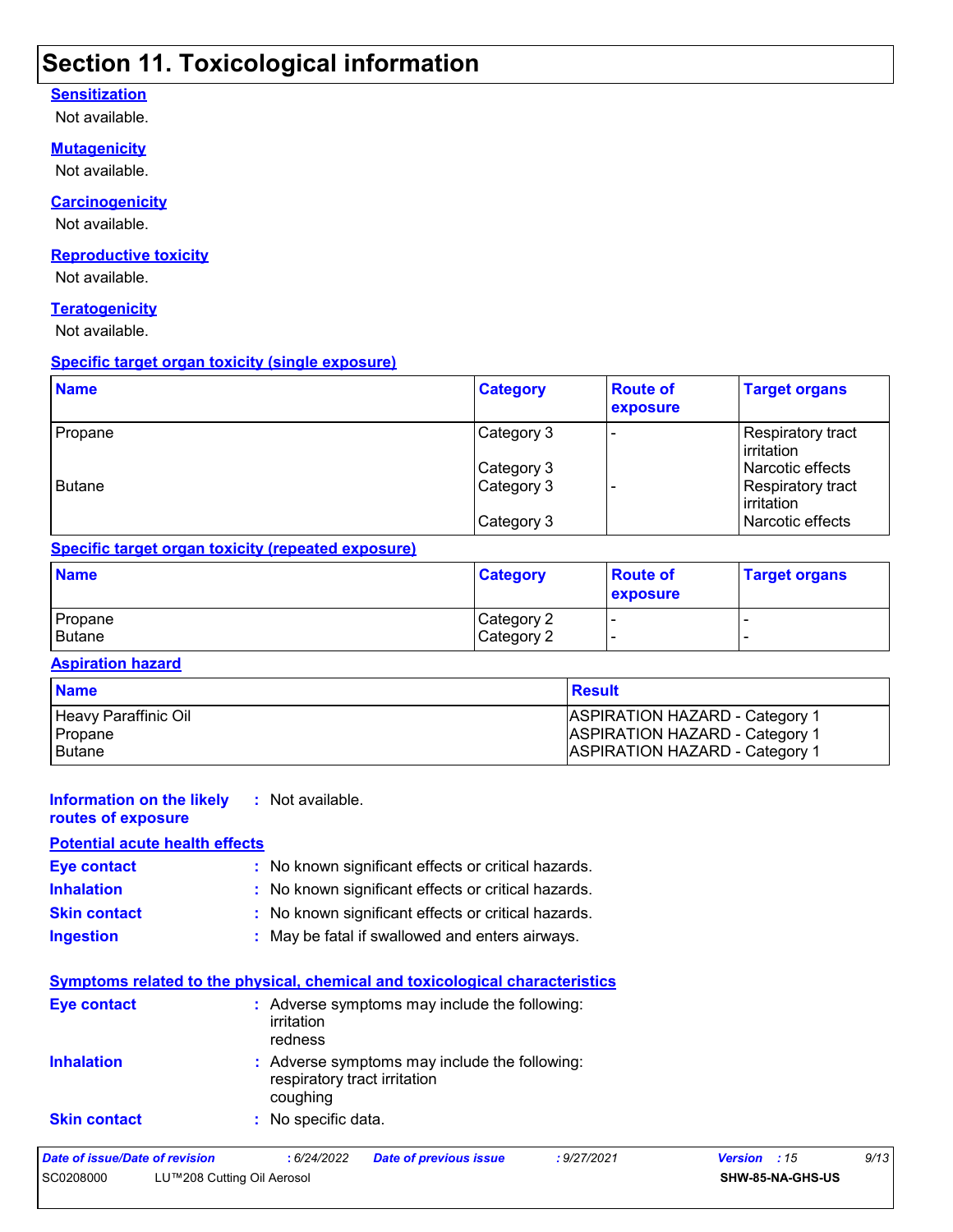### **Section 11. Toxicological information**

| <b>Ingestion</b>                                  | : Adverse symptoms may include the following:<br>nausea or vomiting                      |  |
|---------------------------------------------------|------------------------------------------------------------------------------------------|--|
|                                                   | Delayed and immediate effects and also chronic effects from short and long term exposure |  |
| <b>Short term exposure</b>                        |                                                                                          |  |
| <b>Potential immediate</b><br><b>effects</b>      | : Not available.                                                                         |  |
| <b>Potential delayed effects</b>                  | : Not available.                                                                         |  |
| <b>Long term exposure</b>                         |                                                                                          |  |
| <b>Potential immediate</b><br><b>effects</b>      | : Not available.                                                                         |  |
| <b>Potential delayed effects : Not available.</b> |                                                                                          |  |
| <b>Potential chronic health effects</b>           |                                                                                          |  |
| Not available.                                    |                                                                                          |  |
| <b>General</b>                                    | : May cause damage to organs through prolonged or repeated exposure.                     |  |
| <b>Carcinogenicity</b>                            | : No known significant effects or critical hazards.                                      |  |
| <b>Mutagenicity</b>                               | : No known significant effects or critical hazards.                                      |  |
| <b>Teratogenicity</b>                             | : No known significant effects or critical hazards.                                      |  |
| <b>Developmental effects</b>                      | : No known significant effects or critical hazards.                                      |  |
| <b>Fertility effects</b>                          | : No known significant effects or critical hazards.                                      |  |

**Numerical measures of toxicity** Not available. **Acute toxicity estimates**

# **Section 12. Ecological information**

# **Bioaccumulative potential Other adverse effects** : No known significant effects or critical hazards. Not available. **Toxicity** Not available. **Persistence and degradability Soil/water partition coefficient (KOC) :** Not available. **Mobility in soil** Not available.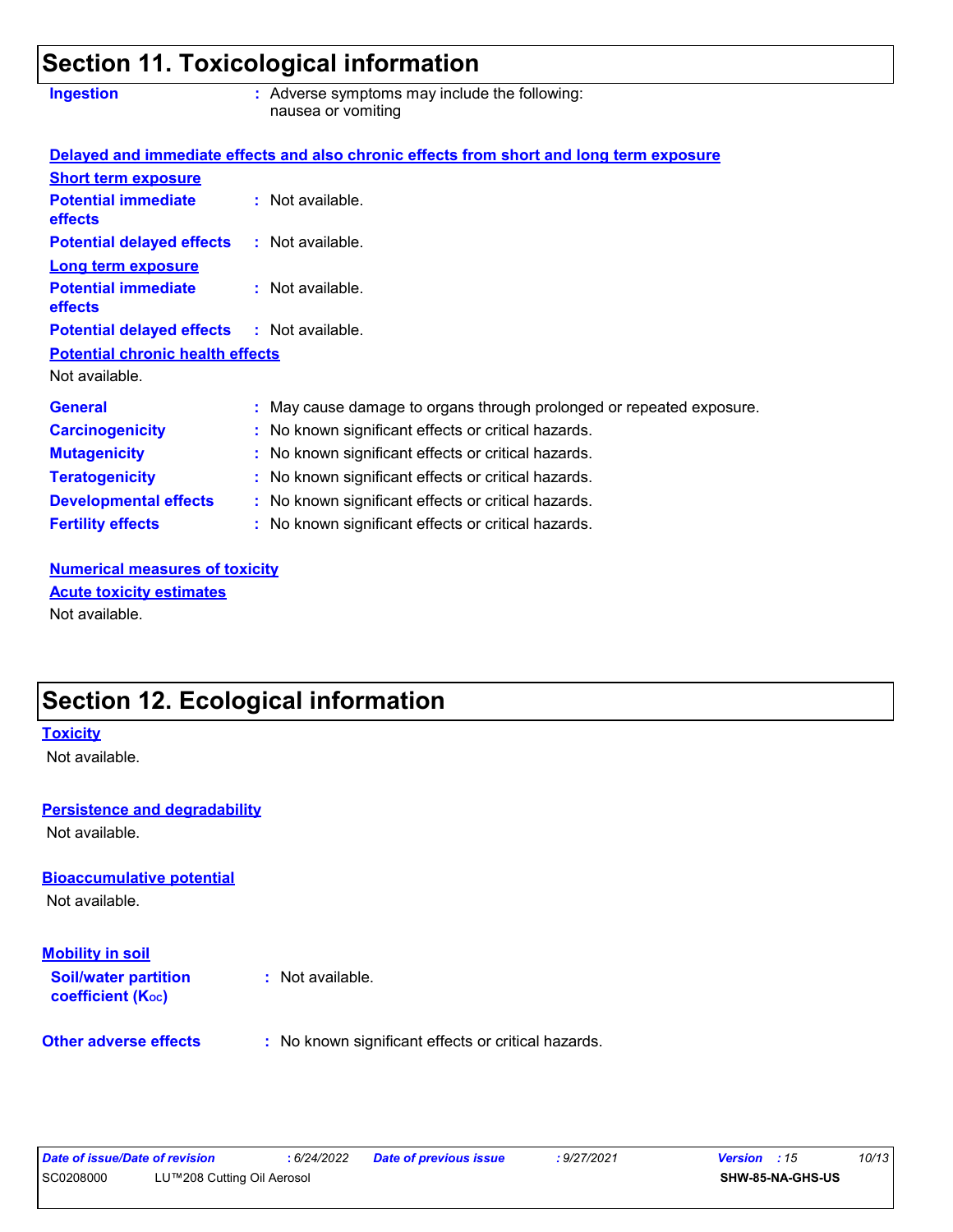### **Section 13. Disposal considerations**

#### **Disposal methods :**

The generation of waste should be avoided or minimized wherever possible. Disposal of this product, solutions and any by-products should at all times comply with the requirements of environmental protection and waste disposal legislation and any regional local authority requirements. Dispose of surplus and non-recyclable products via a licensed waste disposal contractor. Waste should not be disposed of untreated to the sewer unless fully compliant with the requirements of all authorities with jurisdiction. Waste packaging should be recycled. Incineration or landfill should only be considered when recycling is not feasible. This material and its container must be disposed of in a safe way. Empty containers or liners may retain some product residues. Do not puncture or incinerate container.

# **Section 14. Transport information**

|                                                                             | <b>DOT</b><br><b>Classification</b>                                                                             | <b>TDG</b><br><b>Classification</b>                                                                                                                                                                                                                                                                                                                                                                                                                                                                                                                                                                                                                                                 | <b>Mexico</b><br><b>Classification</b>                                                                          | <b>IATA</b>                                                                                                     | <b>IMDG</b>                                                                                                     |
|-----------------------------------------------------------------------------|-----------------------------------------------------------------------------------------------------------------|-------------------------------------------------------------------------------------------------------------------------------------------------------------------------------------------------------------------------------------------------------------------------------------------------------------------------------------------------------------------------------------------------------------------------------------------------------------------------------------------------------------------------------------------------------------------------------------------------------------------------------------------------------------------------------------|-----------------------------------------------------------------------------------------------------------------|-----------------------------------------------------------------------------------------------------------------|-----------------------------------------------------------------------------------------------------------------|
| <b>UN number</b>                                                            | <b>UN1950</b>                                                                                                   | <b>UN1950</b>                                                                                                                                                                                                                                                                                                                                                                                                                                                                                                                                                                                                                                                                       | <b>UN1950</b>                                                                                                   | <b>UN1950</b>                                                                                                   | <b>UN1950</b>                                                                                                   |
| <b>UN proper</b><br>shipping name                                           | <b>AEROSOLS</b>                                                                                                 | <b>AEROSOLS</b>                                                                                                                                                                                                                                                                                                                                                                                                                                                                                                                                                                                                                                                                     | <b>AEROSOLS</b>                                                                                                 | AEROSOLS,<br>flammable                                                                                          | <b>AEROSOLS</b>                                                                                                 |
| <b>Transport</b><br>hazard class(es)                                        | 2.1                                                                                                             | 2.1                                                                                                                                                                                                                                                                                                                                                                                                                                                                                                                                                                                                                                                                                 | 2.1                                                                                                             | 2.1                                                                                                             | 2.1                                                                                                             |
| <b>Packing group</b>                                                        |                                                                                                                 |                                                                                                                                                                                                                                                                                                                                                                                                                                                                                                                                                                                                                                                                                     |                                                                                                                 |                                                                                                                 |                                                                                                                 |
| <b>Environmental</b><br>hazards                                             | No.                                                                                                             | No.                                                                                                                                                                                                                                                                                                                                                                                                                                                                                                                                                                                                                                                                                 | No.                                                                                                             | No.                                                                                                             | No.                                                                                                             |
| <b>Additional</b><br>information                                            | Dependent upon<br>container size, this<br>product may ship under<br>the Limited Quantity<br>shipping exception. | <b>Product classified</b><br>as per the<br>following sections<br>of the<br>Transportation of<br>Dangerous Goods<br>Regulations:<br>2.13-2.17 (Class<br>2).<br>Dependent upon<br>container size, this<br>product may ship under<br>the Limited Quantity<br>shipping exception.                                                                                                                                                                                                                                                                                                                                                                                                       | Dependent upon<br>container size, this<br>product may ship under<br>the Limited Quantity<br>shipping exception. | Dependent upon<br>container size, this<br>product may ship under<br>the Limited Quantity<br>shipping exception. | Dependent upon<br>container size, this<br>product may ship under<br>the Limited Quantity<br>shipping exception. |
| <b>Special precautions for user :</b><br><b>Transport in bulk according</b> | : Not available.                                                                                                | Multi-modal shipping descriptions are provided for informational purposes and do not<br>consider container sizes. The presence of a shipping description for a particular<br>mode of transport (sea, air, etc.), does not indicate that the product is packaged<br>suitably for that mode of transport. All packaging must be reviewed for suitability<br>prior to shipment, and compliance with the applicable regulations is the sole<br>responsibility of the person offering the product for transport. People loading and<br>unloading dangerous goods must be trained on all of the risks deriving from the<br>substances and on all actions in case of emergency situations. |                                                                                                                 |                                                                                                                 |                                                                                                                 |
| to IMO instruments                                                          |                                                                                                                 |                                                                                                                                                                                                                                                                                                                                                                                                                                                                                                                                                                                                                                                                                     |                                                                                                                 |                                                                                                                 |                                                                                                                 |
|                                                                             |                                                                                                                 | <b>Proper shipping name</b>                                                                                                                                                                                                                                                                                                                                                                                                                                                                                                                                                                                                                                                         | : Not available.                                                                                                |                                                                                                                 |                                                                                                                 |

SC0208000 LU™208 Cutting Oil Aerosol **SHW-85-NA-GHS-US**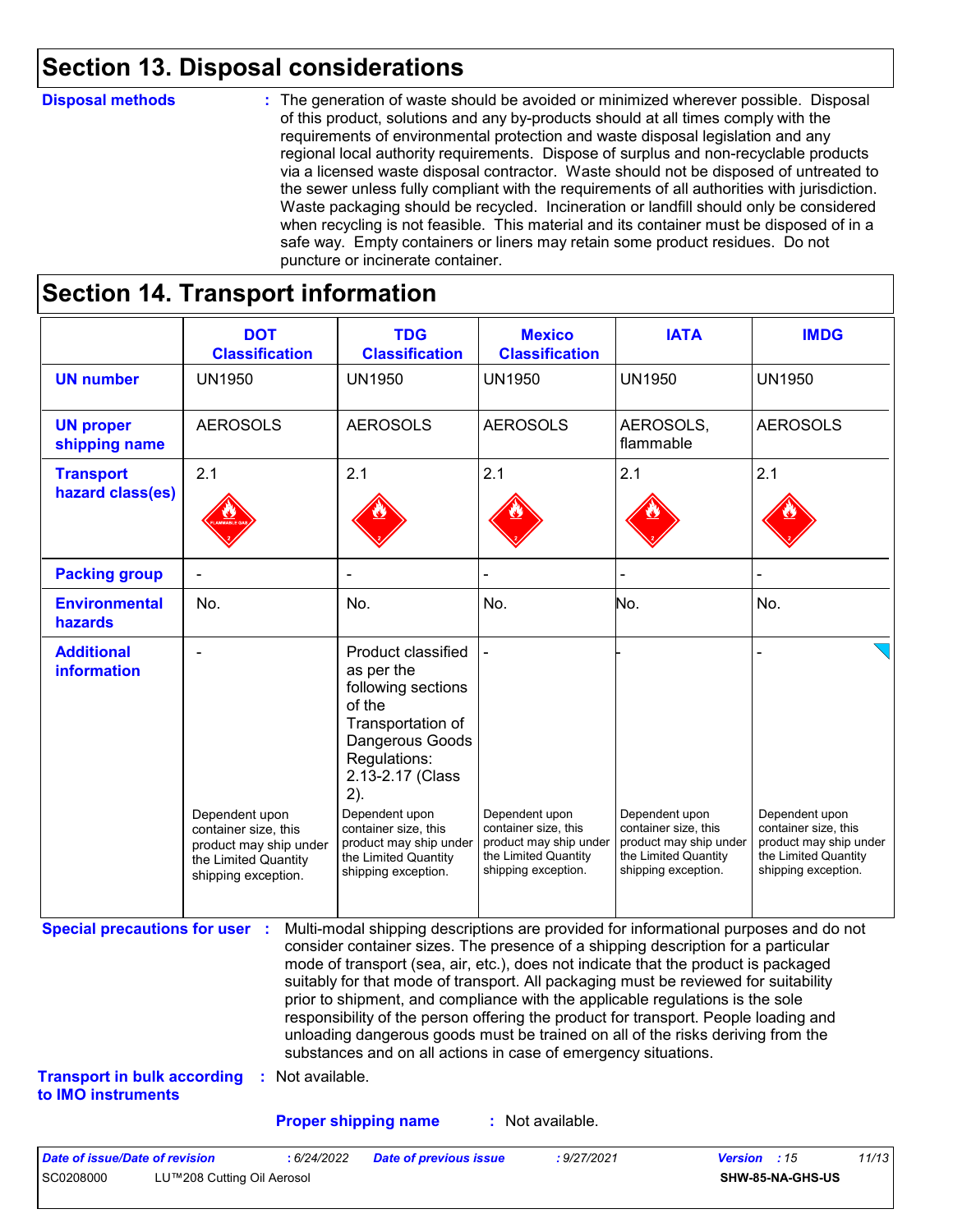### **Section 15. Regulatory information**

#### **SARA 313**

SARA 313 (40 CFR 372.45) supplier notification can be found on the Environmental Data Sheet.

#### **California Prop. 65**

| Not applicable.<br><b>International regulations</b> |                                                              |
|-----------------------------------------------------|--------------------------------------------------------------|
| <b>International lists</b>                          | : Australia inventory (AIIC): Not determined.                |
|                                                     | China inventory (IECSC): Not determined.                     |
|                                                     | Japan inventory (CSCL): Not determined.                      |
|                                                     | Japan inventory (ISHL): Not determined.                      |
|                                                     | Korea inventory (KECI): Not determined.                      |
|                                                     | New Zealand Inventory of Chemicals (NZIoC): Not determined.  |
|                                                     | Philippines inventory (PICCS): Not determined.               |
|                                                     | Taiwan Chemical Substances Inventory (TCSI): Not determined. |
|                                                     | Thailand inventory: Not determined.                          |
|                                                     | Turkey inventory: Not determined.                            |
|                                                     | Vietnam inventory: Not determined.                           |

### **Section 16. Other information**

**Hazardous Material Information System (U.S.A.)**



**The customer is responsible for determining the PPE code for this material. For more information on HMIS® Personal Protective Equipment (PPE) codes, consult the HMIS® Implementation Manual.**

**Caution: HMIS® ratings are based on a 0-4 rating scale, with 0 representing minimal hazards or risks, and 4 representing significant hazards or risks. Although HMIS® ratings and the associated label are not required on SDSs or products leaving a facility under 29 CFR 1910.1200, the preparer may choose to provide them. HMIS® ratings are to be used with a fully implemented HMIS® program. HMIS® is a registered trademark and service mark of the American Coatings Association, Inc.**

**Procedure used to derive the classification**

| <b>Classification</b>                                                                                                                                                                       |                                                                                                                                                                                                                                                                                                                                                                                   | <b>Justification</b>                                                                    |
|---------------------------------------------------------------------------------------------------------------------------------------------------------------------------------------------|-----------------------------------------------------------------------------------------------------------------------------------------------------------------------------------------------------------------------------------------------------------------------------------------------------------------------------------------------------------------------------------|-----------------------------------------------------------------------------------------|
| <b>FLAMMABLE AEROSOLS - Category 1</b><br>GASES UNDER PRESSURE - Compressed gas<br>SPECIFIC TARGET ORGAN TOXICITY (REPEATED EXPOSURE) - Category 2<br><b>ASPIRATION HAZARD - Category 1</b> |                                                                                                                                                                                                                                                                                                                                                                                   | On basis of test data<br>Calculation method<br>Calculation method<br>Calculation method |
| <b>History</b>                                                                                                                                                                              |                                                                                                                                                                                                                                                                                                                                                                                   |                                                                                         |
| <b>Date of printing</b>                                                                                                                                                                     | : 6/24/2022                                                                                                                                                                                                                                                                                                                                                                       |                                                                                         |
| Date of issue/Date of<br>revision                                                                                                                                                           | : 6/24/2022                                                                                                                                                                                                                                                                                                                                                                       |                                                                                         |
| Date of previous issue                                                                                                                                                                      | : 9/27/2021                                                                                                                                                                                                                                                                                                                                                                       |                                                                                         |
| <b>Version</b>                                                                                                                                                                              | : 15                                                                                                                                                                                                                                                                                                                                                                              |                                                                                         |
| <b>Key to abbreviations</b>                                                                                                                                                                 | $:$ ATE = Acute Toxicity Estimate<br><b>BCF</b> = Bioconcentration Factor<br>GHS = Globally Harmonized System of Classification and Labelling of Chemicals<br>IATA = International Air Transport Association<br><b>IBC</b> = Intermediate Bulk Container<br><b>IMDG</b> = International Maritime Dangerous Goods<br>LogPow = logarithm of the octanol/water partition coefficient |                                                                                         |
| Date of issue/Date of revision                                                                                                                                                              | :6/24/2022<br><b>Date of previous issue</b><br>: 9/27/2021                                                                                                                                                                                                                                                                                                                        | 12/13<br><b>Version</b> : 15                                                            |

SC0208000 LU™208 Cutting Oil Aerosol **SHW-85-NA-GHS-US**